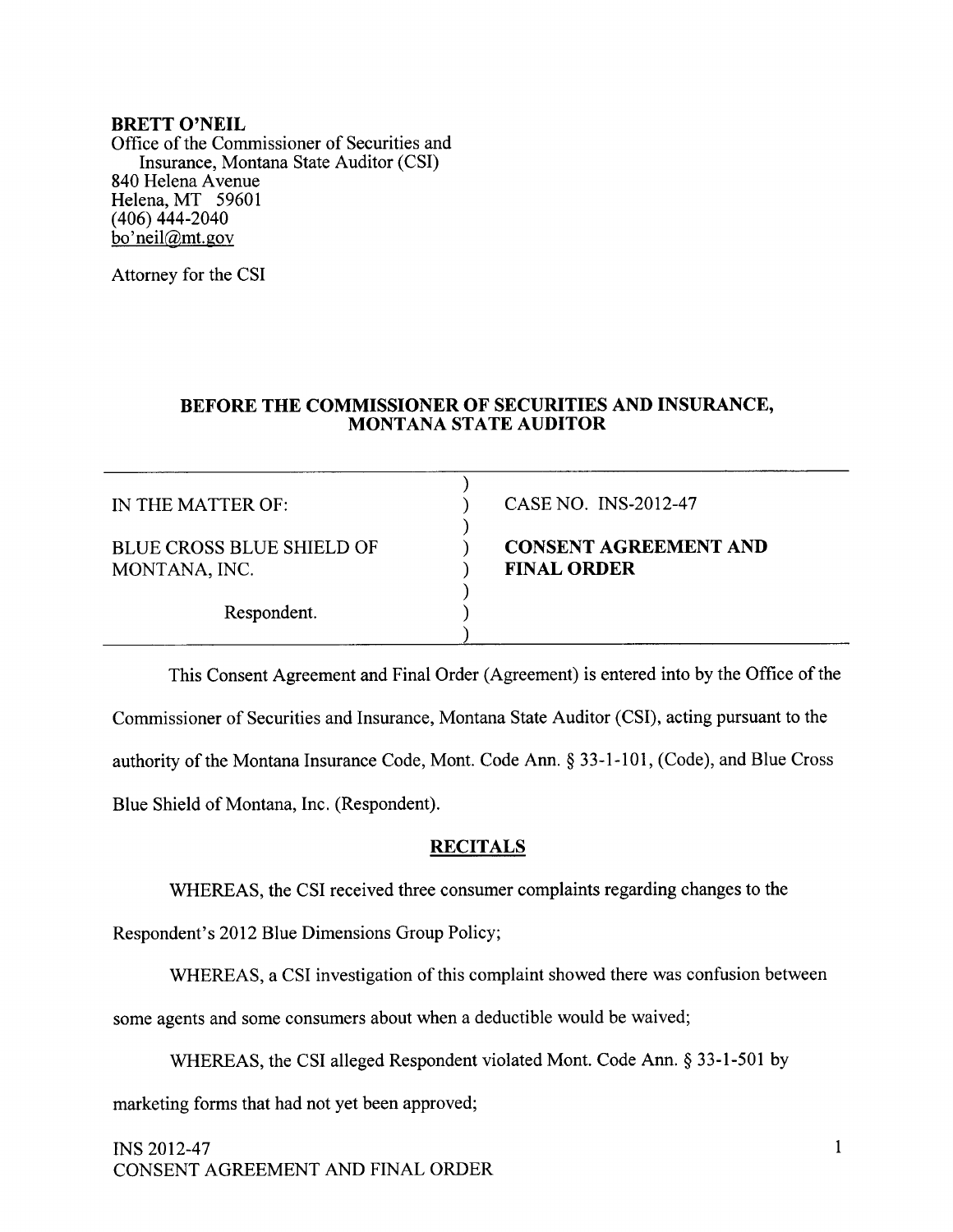WHEREAS, the CSI and the Respondent agree that the best interests of the public would be served by entering into this Agreement;

NOW, THEREFORE, in consideration of the mutual undertakings contained in this Agreement, the CSI and the Respondent hereby agree to settle this matter pursuant to the following terms and conditions:

### STIPULATIONS AND CONSENTS

I. Without admitting or denying any of the CSI's allegations, the Respondent stipulates and consents to the following:

A. Within ten business days from the execution of this Agreement, the Respondent shall pay a fine of \$5,000, made payable to the State of Montana.

B. (1) For groups that renewed or received a 2012 Blue Dimension product prior to June 30, 2012 and; (2) for the groups that renewed coverage on BCBSMT's "quote-to-card" system but received an incorrect outline of coverage; Respondent shall search its records to identify members that paid deductibles for services provided by a innetwork professional participating provider ("Deductibles"). BCBSMT will reimburse the Deductibles paid by the identified members. This shall be done initially within two weeks of this agreement and quarterly until July 31,2014.

C. Respondent shall provide the CSI with a copy of its form letter to consumers receiving the refund and its method of calculation within ten davs of this agreement.

D. Respondent shall provide its first consumer list demonstrating payments to be made within ten business days of this Agreement, and quarterly reports within ten business days of the end of each quarter thereafter.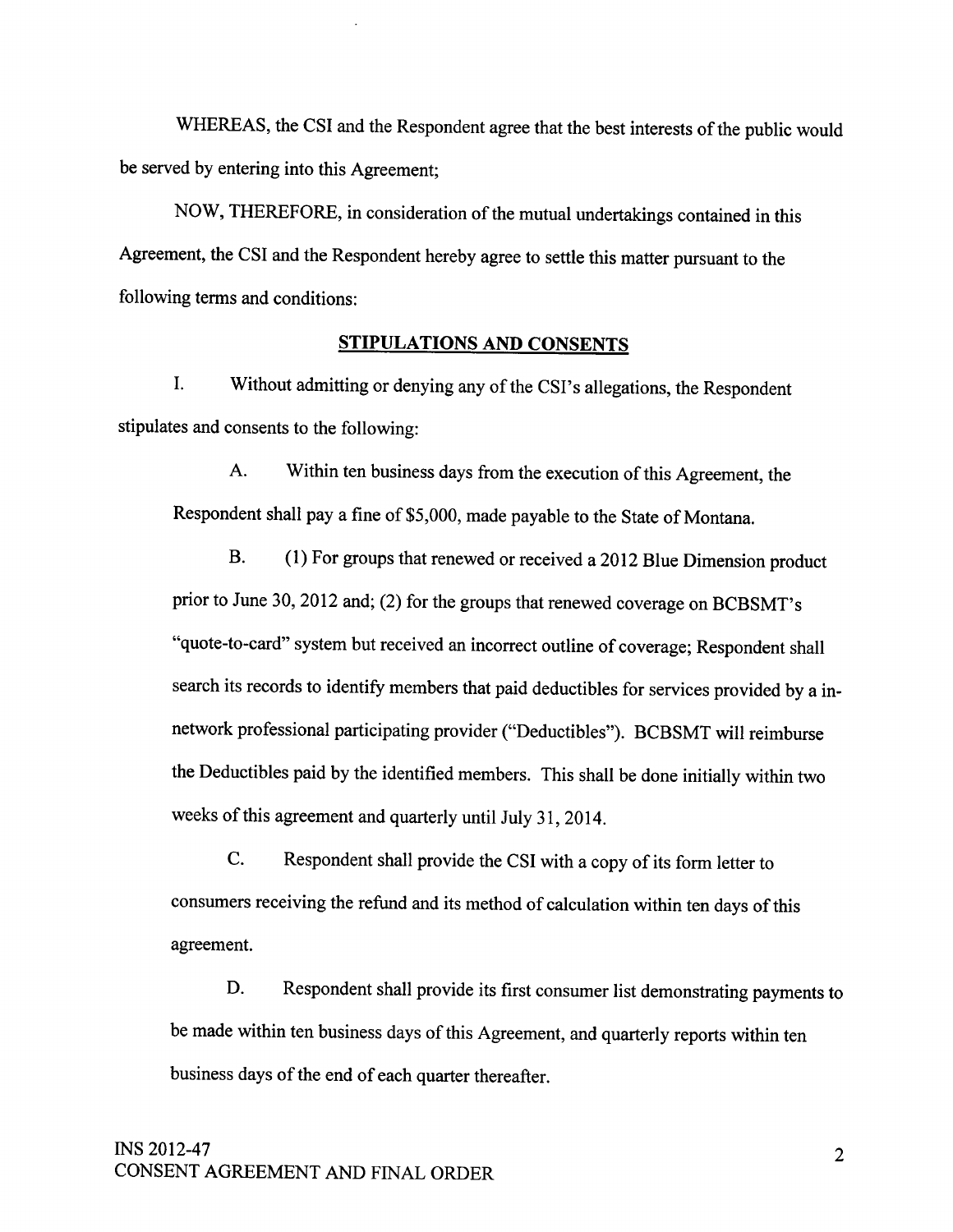E. The Respondent shall perform an internal evaluation and make any changes necessary to retrain its staff. Following this evaluation, the Respondent shall identify any other issues similar to the ones raised in this agreement and take corrective action. Respondent shall send a report to the CSI within 60 days of this agreement detailing any other similar issues. No fine shall be imposed for similar violations reported to the cSI within 60 days of the signing of this agreement.

F. The parties shall comply with the terms and conditions of this Agreement.

G. The parties fully and forever release and discharge the other party, its employees and its agents from any and all actions, claims, causes of action, demands, or expenses for damages or injuries, whether asserted or unasserted, known or unknown. foreseen or unforeseen, arising out of this Agreement.

H. The Respondent specifically and affirmatively waives a contested case hearing and all rights to appeal under the Montana Administrative Procedure Act, Mont. Code Ann. \$ 2-4-101, et seq., and elects to resolve this matter on the terms and conditions set forth herein.

II. All parties to this Agreement stipulate and consent as follows:

A. The Commissioner and the CSI have jurisdiction over the subject matter of the above-entitled proceeding.

B. Under authority of the Code, the CSI hereby agrees that it will not initiate any civil or administrative action against the Respondent regarding the allegations contained in this action.

C. This Agreement is entered without adjudication of any issue, law or fact. It is entered into solely for the purpose of resolving the CSI's allegations and is not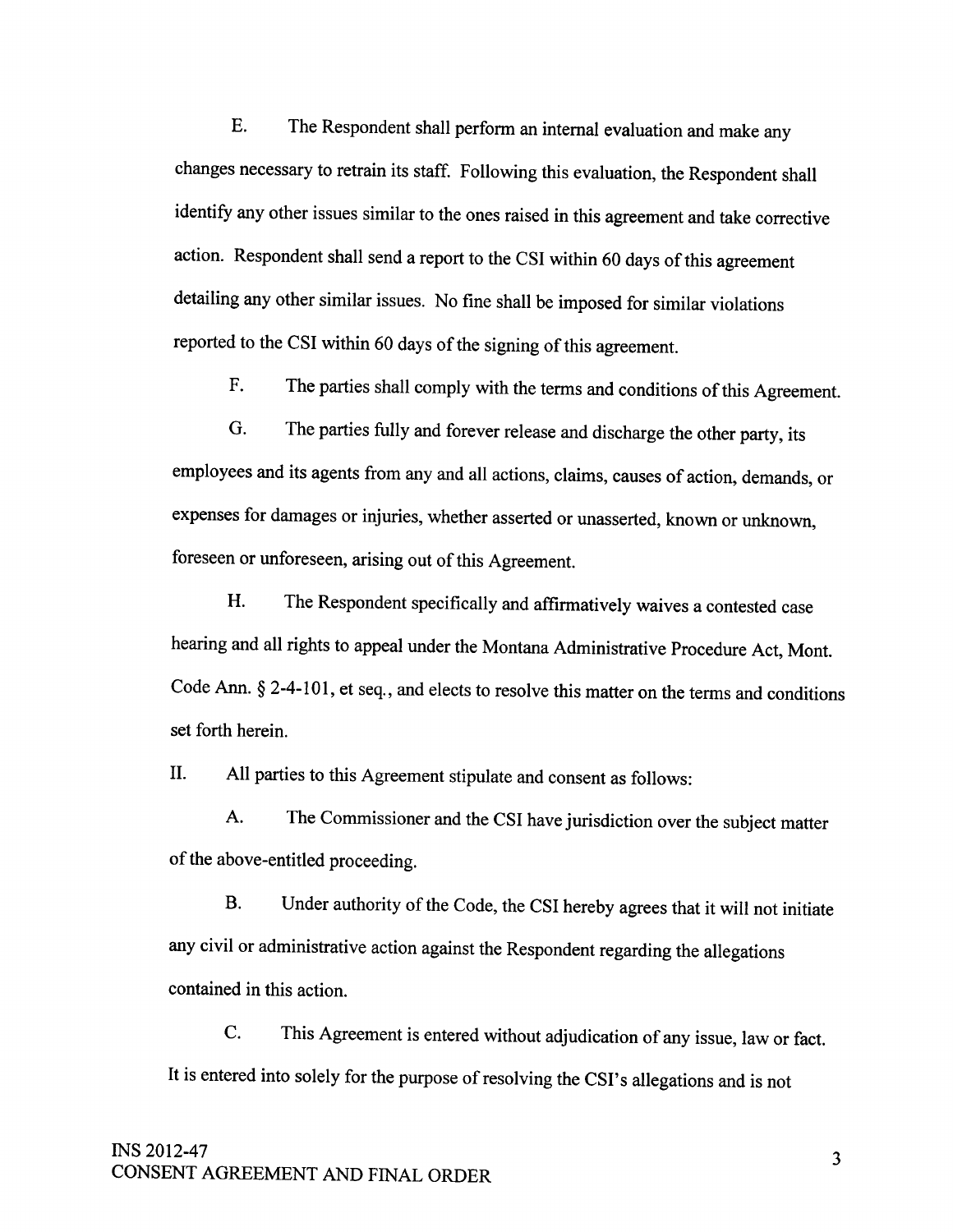intended to be used for any other purpose. For any person or entity not a party to this Agreement, this Agreement does not limit or create any private rights or remedies against the Respondent including limit or create liability of Respondent, or limit or create defenses of Respondent, to any claims.

D. The applicable statute of limitation, Mont. Code Ann. § 33-1-707, is tolled for two years from the date of execution of this Agreement with regard to the allegations set forth above. In the event Respondent violates the terms of this Agreement at any time during the two-year tolling period, the CSI reserves the right to seek additional fines.

E. This Agreement constitutes the entire agreement between the parties and no other promises or agreements, either express or implied, have been made by the CSI or by any member, officer, agent or representative of the CSI to induce Respondent to enter into this Agreement.

F. This Agreement may not be modified orally, and any subsequent modifications to this Agreement must be mutually agreed upon in writing to be effective.

G. This Agreement shall be incorporated into and made a part of the attached Final Order issued by the Commissioner herein.

H. This Agreement shall be effective upon signing of the Final Order.

I. The Agreement is a public record under Montana law and as such may not be sealed or otherwise withheld from the public.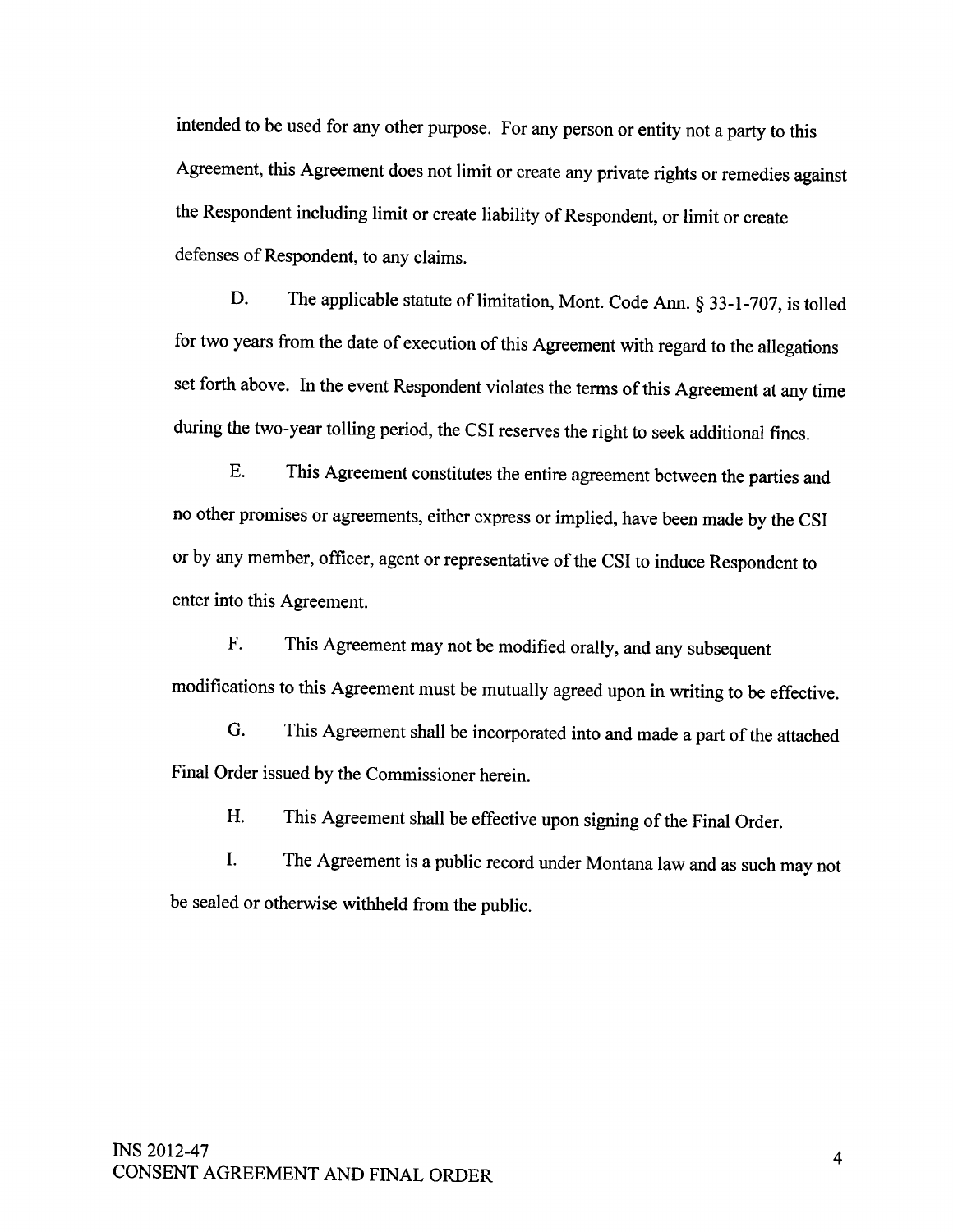DATED this 19th day of November, 2012

## OFFICE OF THE COMMISSIONER OF SECURITIES AND INSURANCE, MONTANA STATE AUDITOR

By: **BRETT O'NEIL** Attorney for the CSI

DATED this  $\frac{3^h}{2^h}$  day of  $\frac{N0v}{2012}$ , 2012

# BLUE CROSS BLUE SHIELD OF MONTANA, INC.

By: Maghet